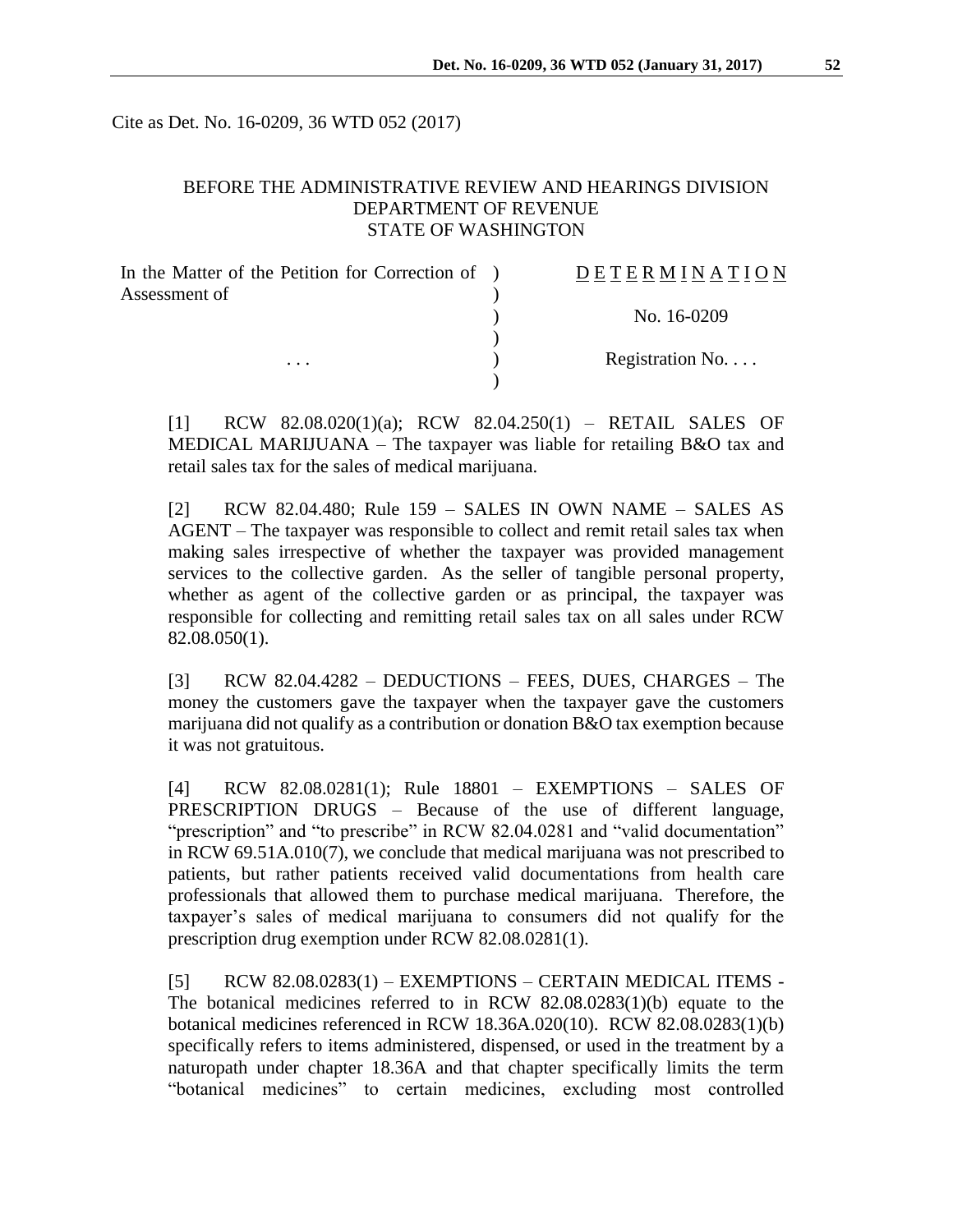substances. Medical marijuana has always been classified as a controlled substance, which is treated separately from the botanical medicines described in RCW 18.36A.020(10). Therefore, the taxpayer's sales of marijuana were not exempt from retail sales tax under RCW 82.08.0283(1).

Headnotes are provided as a convenience for the reader and are not in any way a part of the decision or in any way to be used in construing or interpreting this Determination.

Callahan, T.R.O. – A limited liability company that sells medical marijuana and marijuana-related products ("Taxpayer") protests the Department of Revenue's ("Department") assessment of retail sales tax and retailing business and occupation ("B&O") tax arguing that it is a collective garden and it does not sell or provide medical marijuana to consumers in exchange for donations. Taxpayer also argues that even if there were retail sales, those sales are exempt either as sales of drugs pursuant to a prescription or [as] sales of medicines of a botanical origin. We deny the petition. $1$ 

# ISSUES

- 1. Did Taxpayer make retail sales of medical marijuana, and [are] the sales . . . subject to retail sales tax under RCW 82.08.020(1)(a) and retailing B&O tax under RCW 82.04.250(1)?
- 2. Whether the money Taxpayer received in exchange for the medical marijuana constitutes exempt donations under RCW 82.04.4282?
- 3. If Taxpayer made retail sales, are these sales exempt from retail sales tax as sales of drugs pursuant to a prescription under RCW 82.08.0281(1)?
- 4. If Taxpayer made retail sales, are these sales exempt from retail sales tax as sales of medicines of a botanical origin under RCW 82.08.0283(1)(b)?
- 5. Under RCW 82.32.070 and WAC 458-20-254 ("Rule 254"), has Taxpayer shown that the Department assessed the tax in error?

# FINDINGS OF FACT

Taxpayer registered with the Department on November 1, 2010, and operated a medical marijuana dispensary under the business name of . . . . Taxpayer reported its gross income under the retailing B&O tax classification and remitted retail sales tax to the Department for the period of January 2011 through July 2012.

Taxpayer submitted a business account closure request to the Department on August 10, 2012. On September 23, 2014, Taxpayer submitted a refund request for retail sales tax submitted to the Department for the period of January 2011 through July 2012. Taxpayer argued that the sale of medical marijuana was not subject to retail sales tax and that it had remitted retail sales tax that it

<sup>&</sup>lt;sup>1</sup> Identifying details regarding the taxpayer and the assessment have been redacted pursuant to RCW 82.32.410.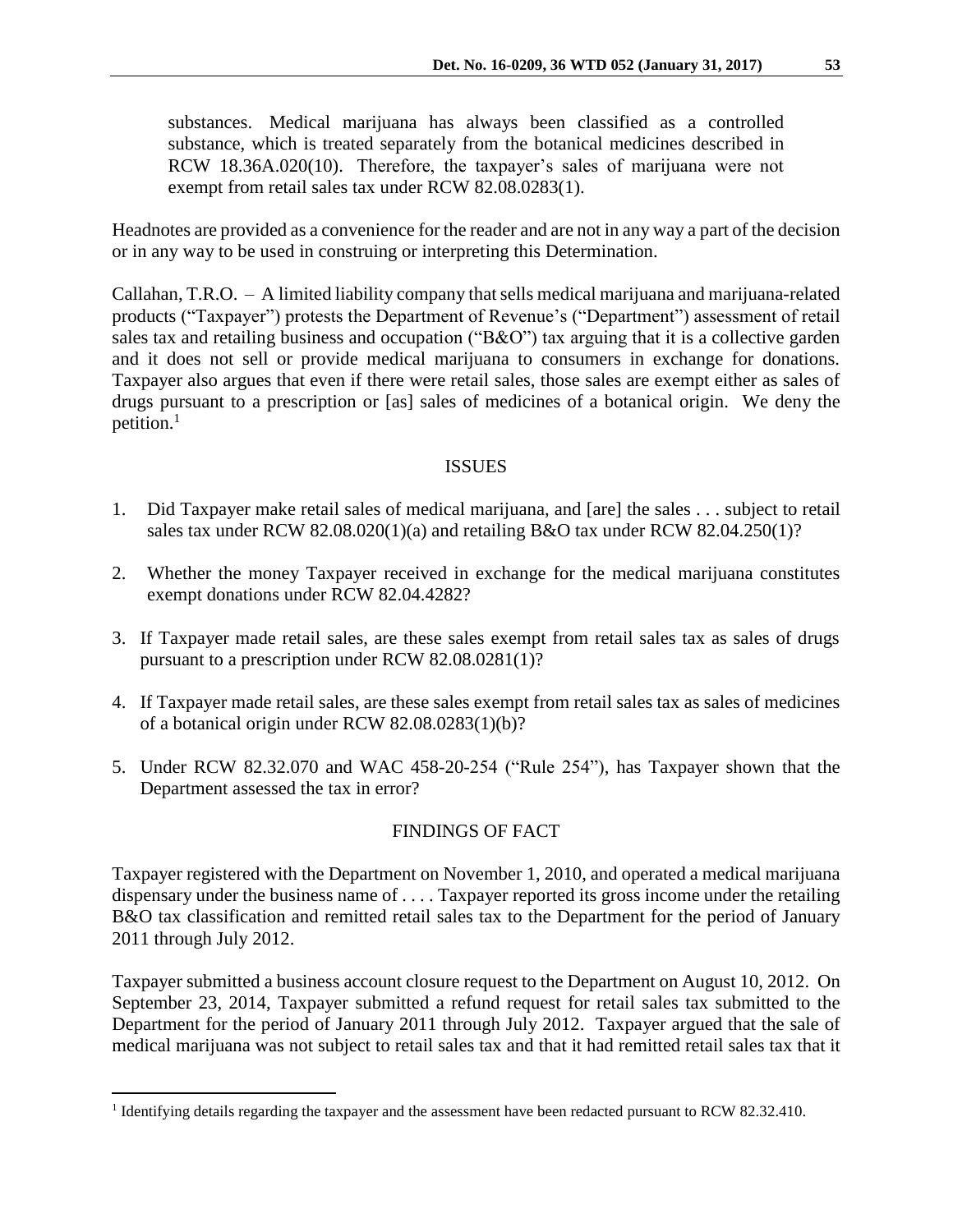did not collect from its customers for the period January 2011 through July 2012 to the Department in error.

The Department's Taxpayer Account Administration ("TAA") Division investigated Taxpayer's business activities and discovered that Taxpayer posted pictures of receipts dated April 2012 through July 2012 showing retail sales tax that it charged customers on its marijuana sales on its social media page. TAA also found Taxpayer advertised its marijuana and marijuana-related products on the internet from the period of January 2011 through March 2015. The Department denied Taxpayer's refund request.

TAA contacted Taxpayer on January 23, 2015, to follow-up on the discovery of Taxpayer's marijuana selling activities. Taxpayer responded that it changed its business from a dispensary to a collective garden in August 2012, and stopped reporting income to the Department since then. On March 4, 2015, TAA mailed a letter to Taxpayer stating that Taxpayer reported its business activity to the Department as "selling or providing certain products in exchange for donations to consumers in Washington," and such activity does not qualify for a tax exemption. The March 4, 2015 letter advised Taxpayer on how to correctly report the sales of medical marijuana and to amend previously filed returns if income was not correctly reported. The letter asked Taxpayer to provide a schedule of its gross income for the business known as . . . . Taxpayer did not respond to the Department's March 4, 2015 letter.

Due to lack of responses from Taxpayer, the Department mailed Taxpayer another letter dated April 29, 2015, advising Taxpayer that an estimated assessment would be issued if Taxpayer did not provide the information requested in the March 4, 2015 letter by May 29, 2015.

On May 15, 2015, Taxpayer's representative responded, stating Taxpayer provided management services. Taxpayer's representative stated that Taxpayer has not existed since it became a collective in August 2012, and thus, Taxpayer did not make retail sales. Taxpayer completed the gross income schedule with zero income from retail sales and wholesale sales. On June 9, 2015, TAA sent a letter to Taxpayer and its representative stating that Taxpayer's business tax reporting account had been reopened back to August 2012 because Taxpayer has continued operations after closing the account. TAA advised Taxpayer to file its tax returns for periods starting August 2012. Taxpayer did not respond and did not file any tax returns requested by TAA.

On July 9, 2015, TAA issued an assessment against Taxpayer for the period of July 1, 2012, through March 31, 2015, based on the average gross income Taxpayer reported on its excise tax returns for January through December 2012 with a twenty percent increase for each subsequent year. The assessment is in the amount of \$ . . . , which consisted of retail sales tax of \$ . . . , retailing B&O tax of  $\$\ldots$ , a delinquent penalty of  $\$\ldots$ , interest of  $\$\ldots$ , and a 5% assessment penalty of \$ . . . . Taxpayer did not pay the assessment and timely appealed contesting numerous aspects of the Department's assessment.

Taxpayer argues that it is a collective garden as used in RCW 69.51A.085, and it does not sell ... medical cannabis to consumers.<sup>2</sup> Taxpayer argues that even if there were sales, those sales are

 $2$  The term "collective garden" is defined, generally, as "qualifying patients sharing responsibility for acquiring and supplying the resources required to produce and process cannabis for medical use . . . ." RCW 69.51A.085(2). The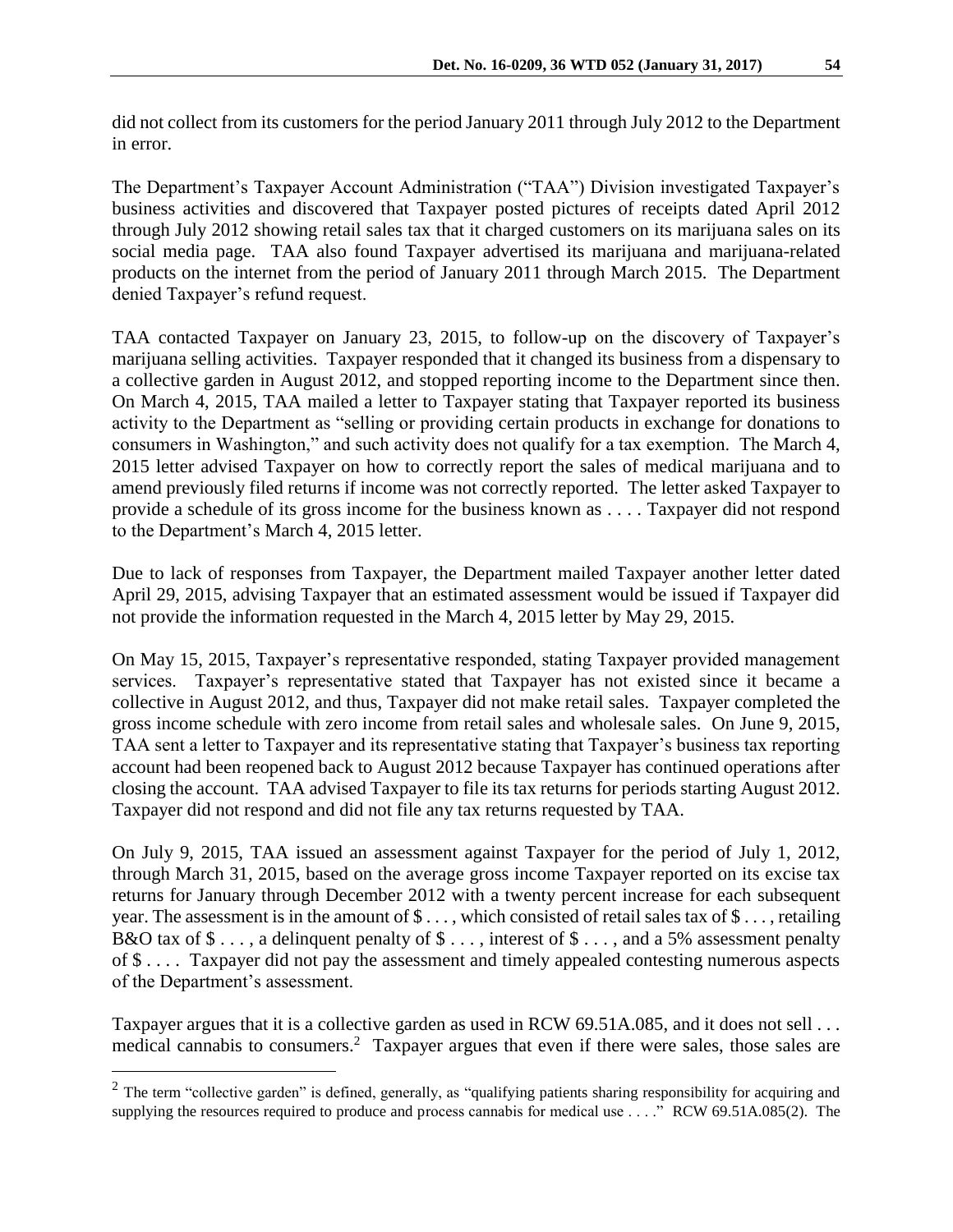exempt from sales tax as prescription drugs under RCW 82.08.0281. Taxpayer alternatively argues that those sales are exempt from sales tax as sales of a medicine of botanical origin under RCW 82.08.0283. At the hearing, Taxpayer argued that even if it was subject to the retail sales tax and retailing B&O tax, the Department issued the assessment in error because the assessment was on estimates. Taxpayer has not provided any records to substantiate this argument.

#### ANALYSIS

# *1. Did Taxpayer make retail sales of medical marijuana, and [are] the sales subject to retail sales tax under RCW 82.08.020(1)(a) and retailing B&O tax under RCW 82.04.250(1)?*

"Sale" means any transfer of the ownership of, title to, or possession of property for a valuable consideration. RCW 82.04.040(1). The term "retail sale" includes every sale of tangible personal property, subject to certain exclusions, none which apply here. RCW 82.04.050(1)(a). Retail sales are subject to retail sales tax under RCW  $82.08.020(1)(a)$ . Sellers must collect the full amount of the retail sales tax payable from buyers. RCW 82.08.050(1). If the seller fails to collect retail sales tax from the buyer and remit it to the Department the seller becomes personally liable for the amount of the tax. RCW 82.08.050(3).

Taxpayer argues that as a collective garden, it was not making sales. We disagree. Here, Taxpayer's clients would enter Taxpayer's location, provide their authorization, review and sign a membership application, and exchange payment for medical marijuana. This is a sale because Taxpayer transferred ownership or possession of tangible personal property, medical marijuana, for consideration. RCW 82.04.040(1)(a).

Legislation passed in 2015 supports the conclusion that sales by collective gardens are subject to retail sales tax. RCW 82.08.9998(2) provides a temporary retail sales tax exemption for sales of marijuana and marijuana products by collective gardens in compliance with RCW 69.51A, from July 1, 2015, until June 30, 2016.<sup>3</sup> If collective gardens in compliance with RCW 69.51A were not making retail sales, the legislature would not have needed to pass these exemptions. *See* Det. No. 07-0168, 27 WTD 19 (2008). *City of Seattle v. State*, 136 Wn.2d 693, 698, 965 P.2d 619 (1998) (Statutes must be interpreted and construed so that all the language used is given effect, with no portion rendered meaningless or superfluous. (citing *Stone v. Chelan County Sheriff's Dep't,* 110 Wn.2d 806, 810, 756 P.2d 736 (1988); *Tommy P. v. Board of County Comm'rs,* 97 Wn.2d 385, 391, 645 P.2d 697 (1982)).

With respect to the retailing B&O tax, B&O tax is levied and collected "for the act or privilege of engaging in business activities." RCW 82.04.220(1). The legislature intended to impose the B&O tax on virtually all business activities carried on within the state. *Time Oil Co. v. State*, 79 Wn.2d 143, 483 P.2d 628 (171). Retail sales are subject to retailing B&O tax under RCW 82.04.250. Since Taxpayer made retail sales of medical marijuana, it is liable for retailing B&O tax on these sales.

statutes governing collective gardens address the criminal and civil sanctions that might otherwise be imposed on collective gardens based solely on their assisting with the use of medical marijuana. Ch. 69.51A RCW.

 $3$  Chapter 4, Laws of 2015,  $2<sup>nd</sup>$  Spec. Sess. (2ESSHB 2136).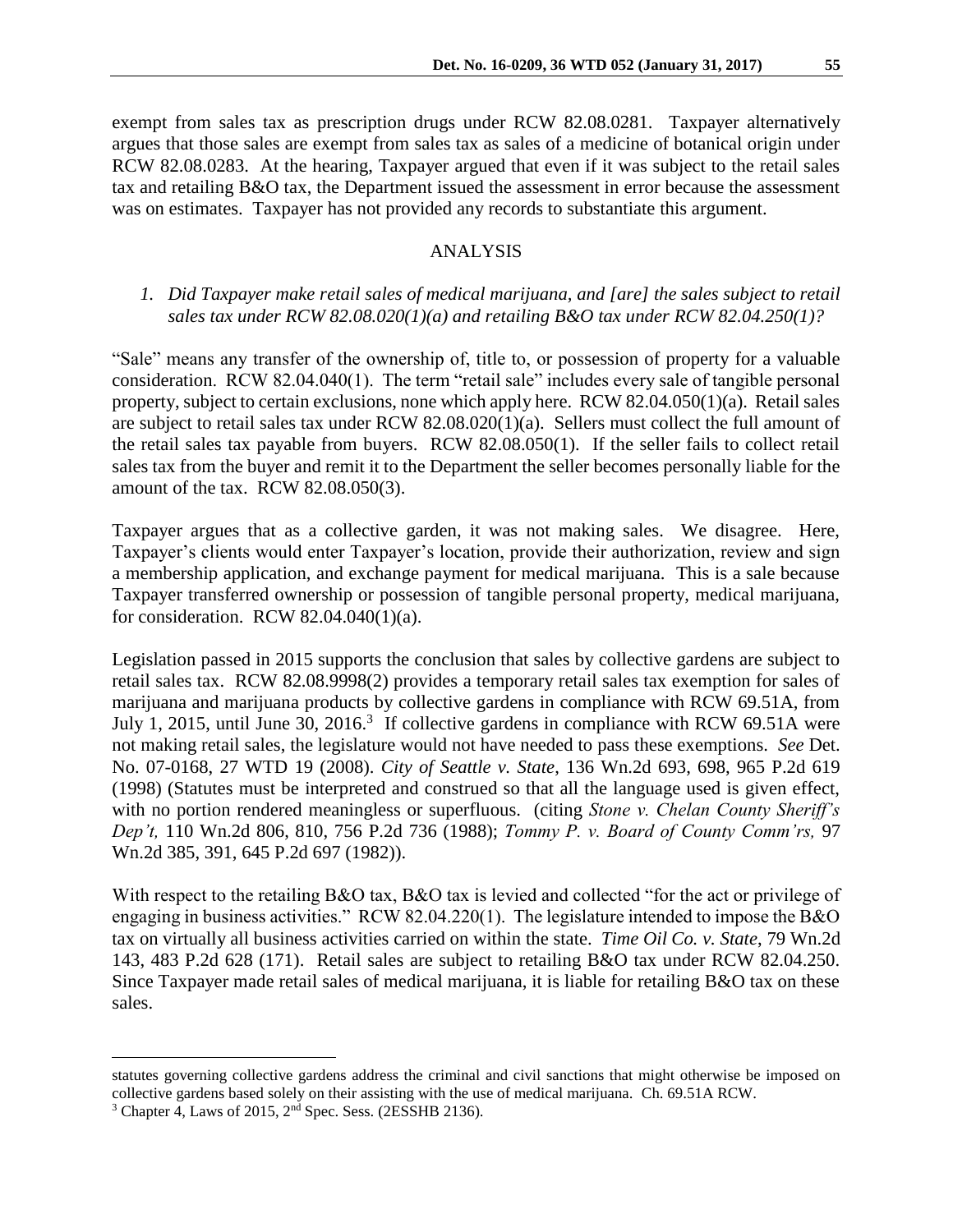*2. Whether the money Taxpayer received in exchange for the medical marijuana constitutes donations?*

Taxpayer also argues that there were no taxable transactions because it gave the medical marijuana or marijuana related products in exchange for donations from its members. We do not find this argument supported by legal basis. For B&O and retail sales tax purposes, RCW 82.04.040(1) defines "sale" as, "[A]ny transfer of the ownership of, title to, or possession of property for a valuable consideration . . . ." as stated before. RCW 82.04.090 provides "value proceeding or accruing" means "consideration, whether money, credits, rights, or other property expressed in terms of money, actually received or accrued." RCW 82.04.090.

The money received in exchange for tangible personal property (in this case, marijuana) constitutes valuable consideration for purposes of RCW 82.04.040(1). Taxpayer's sales of marijuana are subject to retail sales tax under RCW 82.08.020, unless a specific exemption applied. Even if some of the customers contributed something other than money, those contributions in exchange for marijuana are still "valuable consideration." RCW 82.04.040.

If claiming an exemption, tax exemptions are narrowly construed. Taxation is the rule and exemption is the exception. *Budget Rent-A-Car, Inc. v. Dep't of Revenue*, 81 Wn.2d 171, 174, 500 P.2d 764 (1972). Any taxpayer claiming a benefit or deduction from a taxable category has the burden of showing that it qualifies for it. *Id.* at 174-75.

Taxpayer argues that the money it received from its customers were donations not subject to B&O tax. RCW 82.04.4282 provides an exemption for B&O tax if the amounts received are bona fide contributions or donations:

In computing tax there may be deducted from the measure of [B&O] tax amounts derived from bona fide . . . donations, . . . . This section may not be construed to exempt any person, association, or society from tax liability upon selling tangible personal property, digital goods, digital codes, or digital automated services, or upon providing facilities or other services for which a special charge is made to members or others.

The term "donations" means "any other transfer of money or other property by a donor, provided the donor receives no significant goods, services, or benefits in return for making the gift." WAC  $458-20-169(g)(iii)$  (Rule  $169(g)(iii)$ ). In this case, Taxpayer argues the customers were the "donors." Yet, the customers received marijuana, a significant good, when the customers left money.

There was no contribution or donation. Funds do not qualify as "contributions" or "donations" if the funds are not provided for a gratuitous purpose. *Analytical Methods v. Dep't of Revenue,* 84 Wn. App. 236, 243, 928 P.2d 1123 (1996); *see also* Det. No. 13-0156R, 33 WTD 199, 202 (2014). In *Analytical Methods,* the federal agency providing the funds received certain intellectual property rights. In our case, the customers received marijuana. The money the customers gave Taxpayer when Taxpayer gave them marijuana does not qualify as a contribution or donation because it is not gratuitous. Therefore, the sales are not exempt under RCW 82.04.0282.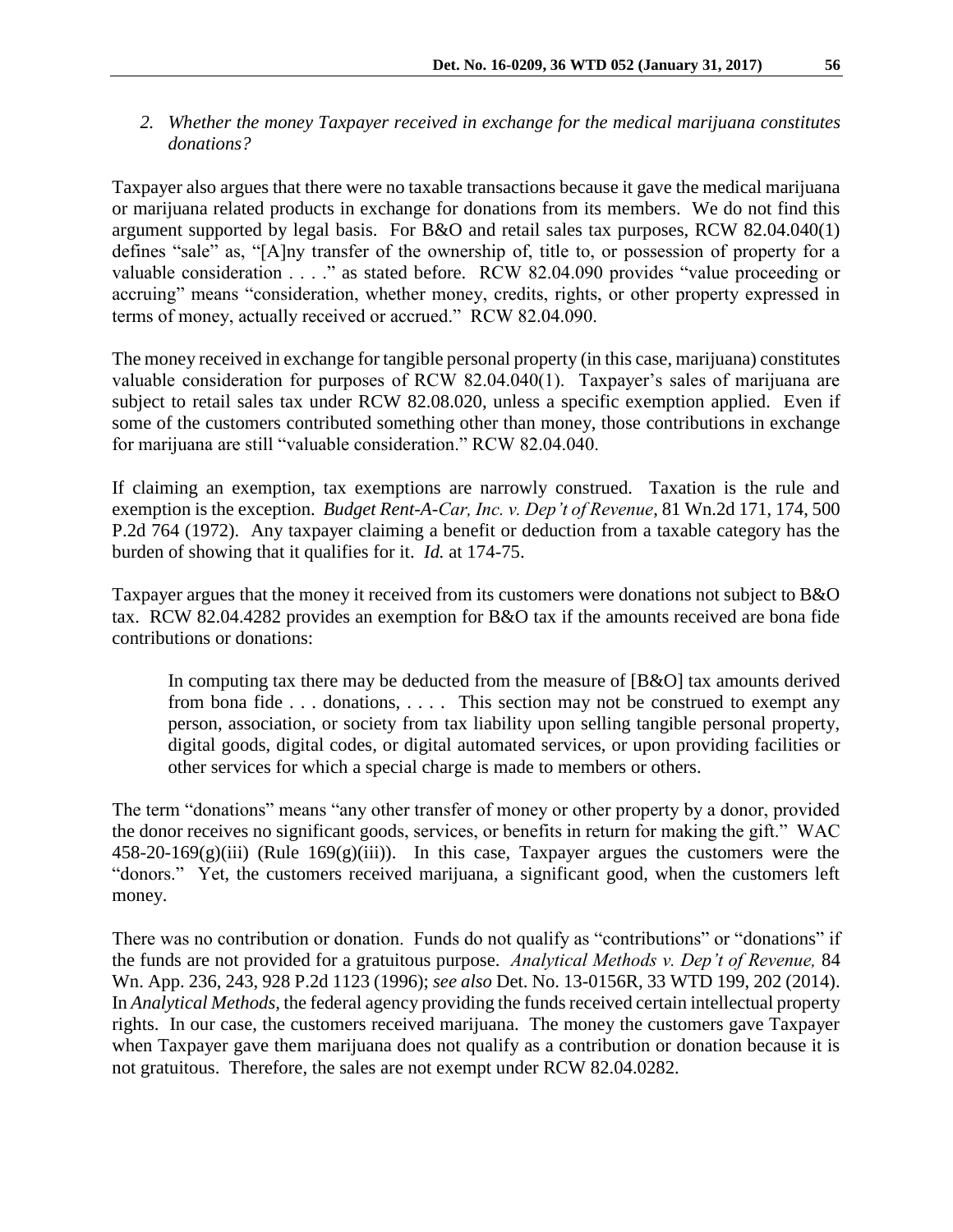*3. Are the sales of medical marijuana exempt from retail sales tax as sales of drugs pursuant to a prescription under RCW 82.08.0281(1)?* 

Taxpayer argues that even if it made retail sales, those sales are exempt as sales of drugs pursuant to a prescription under RCW 82.08.0281. RCW 82.08.0281(1) exempts from retail sales tax, "... . sales of drugs for human use dispensed or to be dispensed to patients, pursuant to a prescription."<sup>4</sup> WAC 458-20-18801 ("Rule 18801") explains that a seller may obtain an exemption certificate for this exemption: "A seller is not required to collect sales tax when it obtains a properly completed exemption certificate indicating prescription drugs, intended for human use sold to medical practitioners, nursing homes, and hospitals, will be put to an exempt use under the authority of a prescription." Rule 18801(403)(b). Otherwise, the retail sales tax must be collected. *Id.*

RCW 82.08.0281(4)(a) defines the term "prescription" as: "[A]n order, formula, or recipe issued in any form of oral, written, electronic, or other means of transmission by a duly licensed practitioner authorized by the laws of this state to prescribe." However, no licensed practitioner may prescribe medical marijuana in Washington.<sup>5</sup>

Under 21 U.S.C. § 812 and RCW 69.50.204, marijuana is a Schedule 1 controlled substance, which cannot be prescribed under federal and state law. *Seeley v. State*, 132 Wn.2d 776, 940 P.2d 604 (1997) (holding "[m]arijuana cannot be legally prescribed, nor can a prescription for marijuana be filled by a pharmacist in Washington . . . ."; *State v. Hanson*, 138 Wn. App. 322, 328-32, 157 P.3d 438 (2007) (holding Washington's Medical Use of Marijuana Act did not implicitly repeal marijuana's classification as a Schedule 1 controlled substance); *see also* Dep't of Revenue Special Notice dated May 31, 2011, entitled "Sales of Medical Cannabis Remain Subject to Sales Tax." Accordingly, medical marijuana is not covered by the exemption for prescription drugs.

We recognize that medical professionals can issue documentation authorizing the use of marijuana, but this does not change the outcome. The legislature enacted Chapter 69.51A RCW, which addresses medical marijuana. RCW 69.51A.030(2)(a) allows health care professionals, including naturopaths, to provide a patient with a valid documentation authorizing the medical use of marijuana,<sup>6</sup> provided certain requirements are met:

<sup>&</sup>lt;sup>4</sup> [Taxpayer does not argue that its medical marijuana is an exempt sale of prescription drugs because it is a "order, formula, or recipe." *See* RCW 82.08.0281. Because Taxpayer does not make this argument, we do not address it in this determination.]

<sup>&</sup>lt;sup>5</sup> The website for Washington's Department of Health provides, "Healthcare providers cannot write prescriptions for medical marijuana. They may only write recommendations that a patient has a medical condition that may benefit from the medical use of marijuana." http://www.doh.wa.gov/YouandYourFamily/Marijuana/MedicalMarijuanaCannabis/GeneralFrequentlyAskedQuesti ons#10 (last visited Nov. 24, 2014).

 $6$  RCW 69.51A.010(7) defines "valid documentation" as:

<sup>(</sup>a) A statement signed and dated by a qualifying patient's health care professional written on tamper-resistant paper, which states that, in the health care professional's professional opinion, the patient may benefit from the medical use of marijuana; and

<sup>(</sup>b) Proof of identity such as a Washington state driver's license or identicard, as defined in RCW 46.20.035.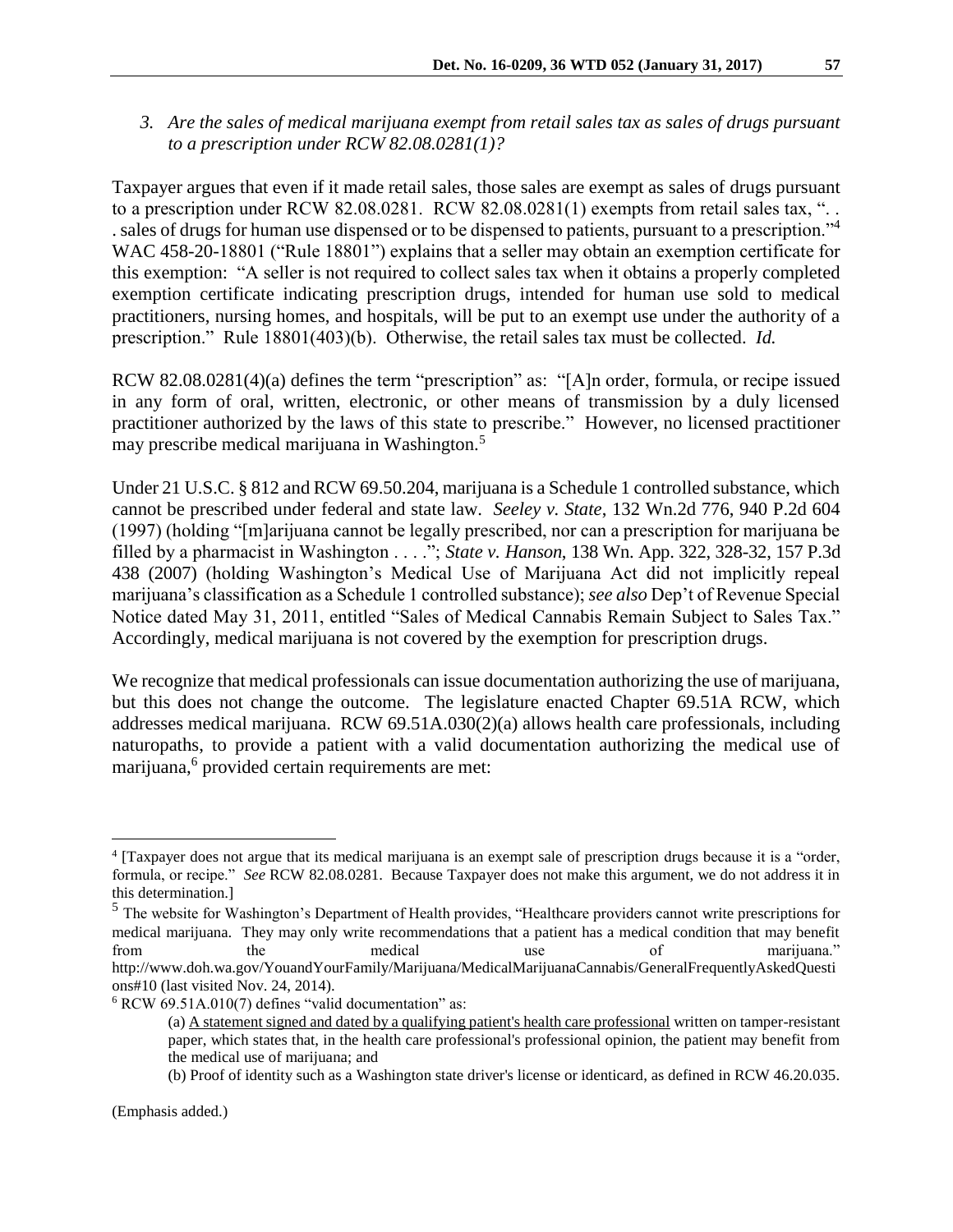(2)(a) A health care professional may only provide a patient with valid documentation authorizing the medical use of cannabis or register the patient with the registry established in \*\*section 901 of this act if he or she has a newly initiated or existing documented relationship with the patient, as a primary care provider or a specialist, relating to the diagnosis and ongoing treatment or monitoring of the patient's terminal or debilitating medical condition, and only after:

(i) Completing a physical examination of the patient as appropriate, based on the patient's condition and age;

(ii) Documenting the terminal or debilitating medical condition of the patient in the patient's medical record and that the patient may benefit from treatment of this condition or its symptoms with medical use of cannabis;

(iii) Informing the patient of other options for treating the terminal or debilitating medical condition; and

(iv) Documenting other measures attempted to treat the terminal or debilitating medical condition that do not involve the medical use of cannabis.

 $(Emphasis added.)<sup>7</sup>$ 

 $\overline{a}$ 

Taxpayer has not shown any documentation indicating that its customers had documentation authorizing the use of marijuana. Even if Taxpayer could produce such documentation, such documentation does not support Taxpayer's claim for the tax exemption under RCW 82.04.0281. Taxpayer argues that a valid documentation (defined in RCW 69.51A.010(7)) that a health care professional is permitted to provide to a patient, under RCW 69.51A.030(2)(a), equates to a prescription for purposes of RCW 82.08.0281. Taxpayer further contends that a document authorizing use of medical marijuana is a prescription. We disagree. Had the legislature intended such a result, it would not have added the words "to prescribe" to RCW 82.04.0281 in 2003. Chapter 69.51A RCW does not authorize medical professionals "to prescribe" medical marijuana.

Generally, a person claiming a tax exemption, exception, or deduction has the burden of proving he or she qualifies for the tax benefit. *Group Health Cooperative of Puget Sound, Inc. v. State Tax Comm'n*, 72 Wn.2d 422, 433 P.2d 201 (1967). Exemptions from a taxing statute must be narrowly construed. *Budget Rent-A-Car, Inc. v. Dep't of Revenue*, 81 Wn.2d 171, 174, 500 P.2d 764 (1972); *Evergreen-Washelli Memorial Park Co. v. Dep't of Revenue*, 89 Wn.2d 660, 663, 574 P.2d 735 (1978).

<sup>7</sup> RCW 69.51A.010(4) defines a "qualifying patient" as a person who:

<sup>(</sup>a) Is a patient of a health care professional;

<sup>(</sup>b) Has been diagnosed by that health care professional as having a terminal or debilitating medical condition;

<sup>(</sup>c) Is a resident of the state of Washington at the time of such diagnosis;

<sup>(</sup>d) Has been advised by that health care professional about the risks and benefits of the medical use of marijuana; and

<sup>(</sup>e) Has been advised by that health care professional that they may benefit from the medical use of marijuana.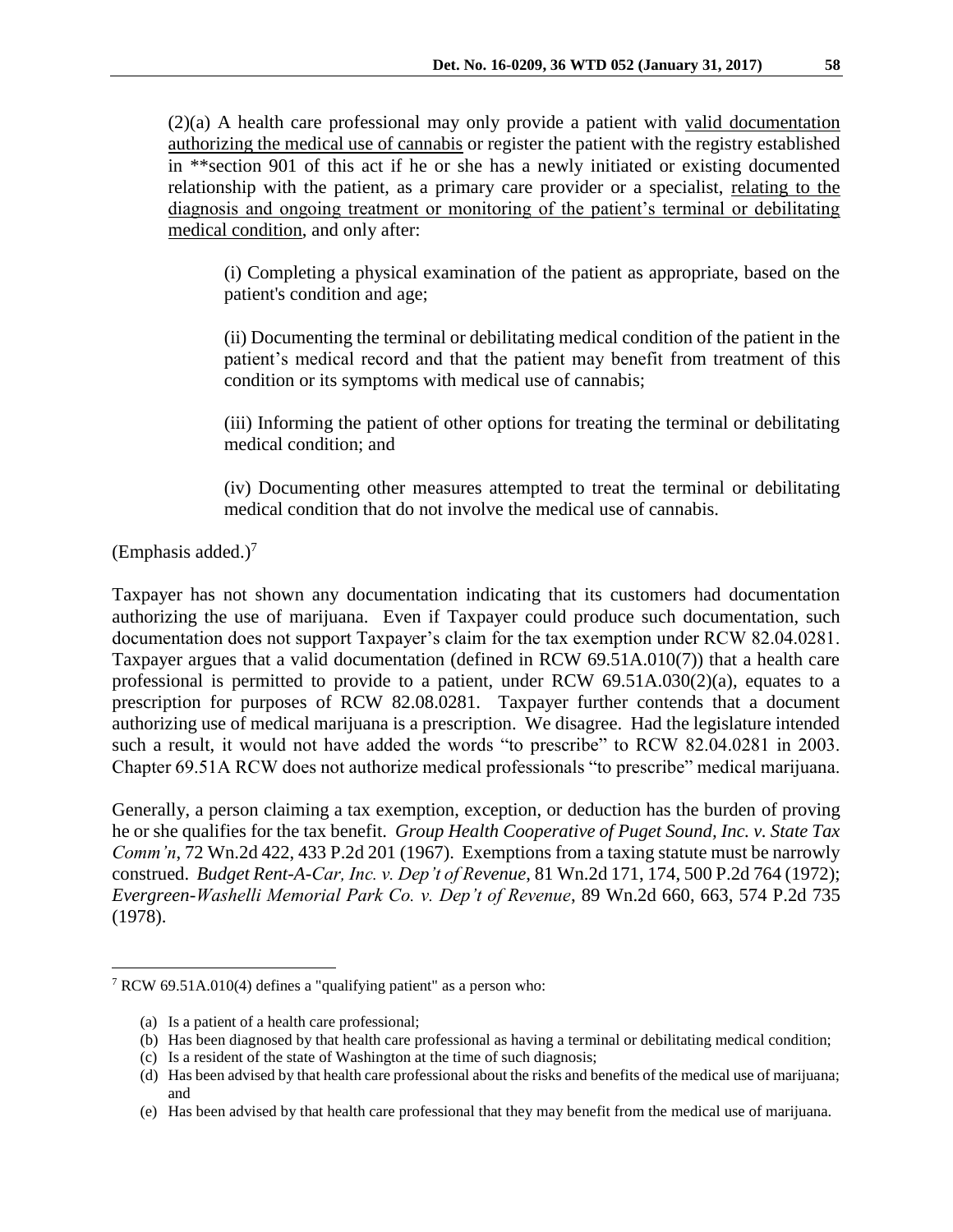The legislature used the language of "valid documentation," instead of "prescription," when addressing medical marijuana in chapter 69.51A RCW. The legislature's use of the concept of valid documentation, as opposed to prescription, was not the result of a relaxed use of language by the legislature. The legislature intended to limit the exemption in RCW 82.08.0281 to prescribed drugs. Where the legislature uses certain statutory language in one instance, and different language in another, there is a difference of legislative intent. *United Parcel Service, Inc. v. Dep't of Revenue*, 102 Wn.2d 355, 362, 687 P.2d 186 (1984); *Agrilink Foods, Inc. v. Dep't of Revenue*, 153 Wn.2d 392, 397, 103 P.3d 1226 (2005).

Because of the use of different language, "prescription" and "to prescribe" in RCW 82.04.0281 and "valid documentation" in RCW 69.51A.010(7), we conclude that medical marijuana is not prescribed to patients, but rather patients receive valid documentation from a health care professional that allows them to purchase medical marijuana. Therefore, Taxpayer's sales of medical marijuana to consumers do not qualify for the prescription drug exemption under RCW 82.08.0281(1).

*4. Are the sales of medical marijuana exempt from retail sales tax as sales of medicines of a botanical origin under RCW 82.08.0283(1)(b)?* 

Taxpayer alternatively argues that those sales are exempt from sales tax as sales of a medicine of botanical origin under RCW 82.08.0283. In 1987, the Legislature began regulating and licensing naturopaths. RCW 18.36A. "The practice of naturopathic medicine includes . . . the prescription, administration, dispensing, and use . . . of . . . naturopathic medicines . . . ." RCW 18.36A.040. RCW 18.36A.020(10) defines the term "naturopathic medicines" as:

[V]itamins; minerals; botanical medicines; homeopathic medicines; hormones; and those legend drugs and controlled substances consistent with naturopathic medical practice in accordance with rules established by the board. Controlled substances are limited to codeine and testosterone products that are contained in Schedules III, IV, and V in chapter 69.50 RCW.

(Emphasis added.) In 1998, the Legislature created a sales tax exemption for certain medicines used by naturopaths in their practice. RCW 82.08.0283(1) states, among other things, that the retail sales tax shall not apply to the sale of:

(b) Medicines of mineral, animal, and botanical origin prescribed, administered, dispensed, or used in the treatment of an individual by a person licensed under chapter 18.36A RCW;. . . .

# (Emphasis added.)

Later the same year, citizens of Washington approved Initiative 692, codified at RCW 69.51A. RCW 69.51A.030(2)(a) allows health care professionals to issue an "authorization" to patients informing them that they may benefit from the use of medical marijuana. Those health care professionals are to discuss with their patients the benefits and risks of using marijuana. Neither the initiative, nor the Legislature's 2011 amendments to it, legalize the commercial sale of medical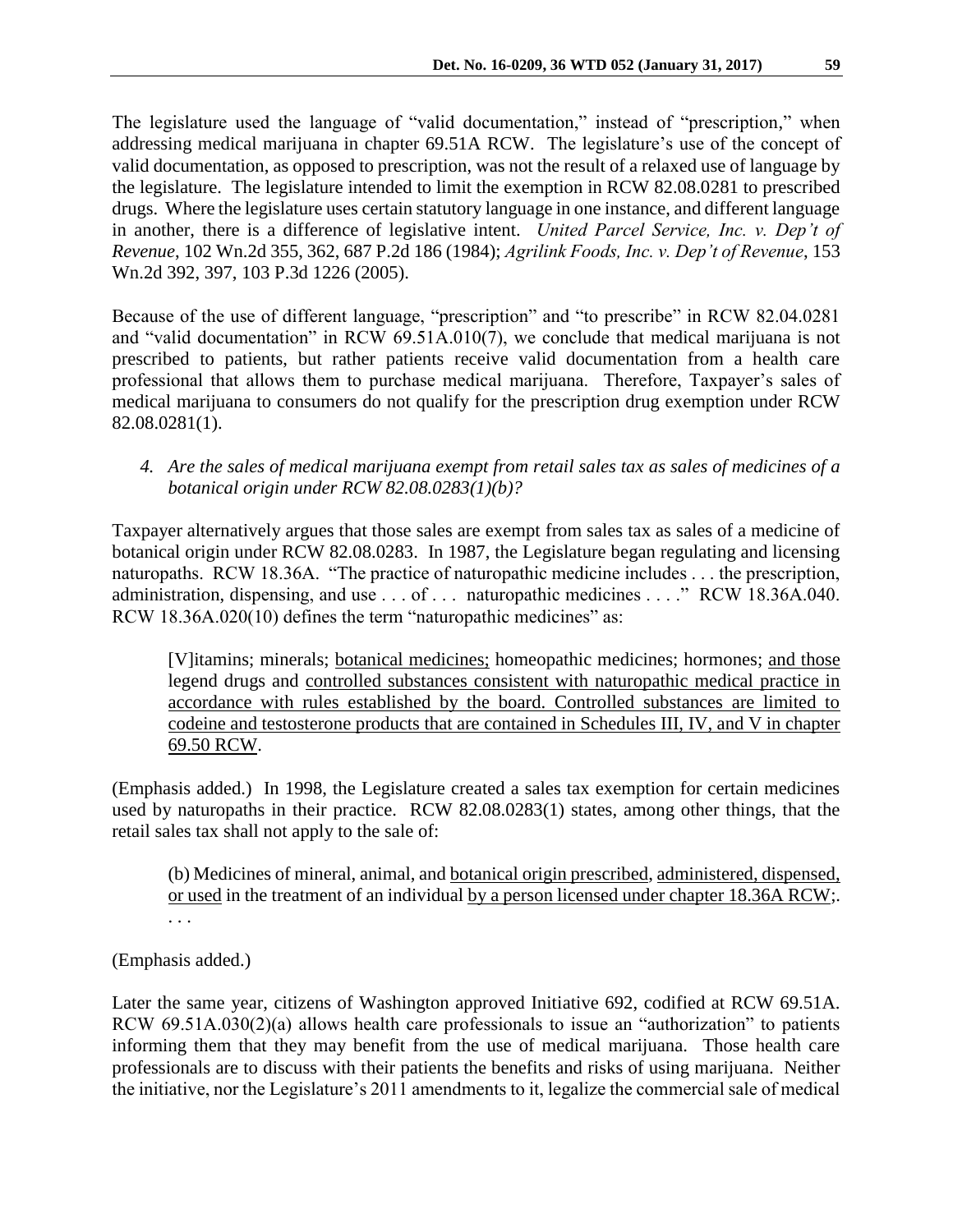The authorizations permitted by the initiative were originally limited to physicians and did not permit naturopaths to issue authorizations. 1999 c. 2 § 6. Only in 2010 did naturopaths become able to issue an authorization for medical marijuana. 2010 c. 284 § 2 (effective June 10, 2010).

Both federal and state law classify marijuana as a Schedule I controlled substance. 21 U.S.C. § 812(c)(10); RCW 69.50.204(c)(22). Consistent with this classification, RCW 18.36A.020(10) limits the legend drugs and controlled substances a naturopath may prescribe to certain Schedule III, IV, and V substances as permitted by rules of the state board of naturopathy. But, the statute does not permit naturopaths to use Schedule I or II legend drugs or controlled substances in their practice, nor does it permit naturopaths to use controlled substances not approved by the board of naturopathy in their practice. This statute makes a clear distinction between controlled substances, such as medical marijuana and botanical medicines. Under RCW 18.36A.040 and 18.36A.020(10), naturopaths cannot prescribe, administer, dispense, or use medical marijuana in their practice since it is a Schedule I controlled substance. The Washington Supreme Court recognized this in *Seeley*. The Court upheld the Legislature's classification and held: "Marijuana cannot be legally prescribed, nor can a prescription for marijuana be filled by a pharmacist in Washington . . . ." *Id*. at 783.

Taxpayer argues that since medical marijuana is of botanical origin, and because naturopaths are health care professionals allowed to provide patients with a valid documentation authorizing the medical use of marijuana, the sale of medical marijuana is exempt from taxation under RCW 82.08.0283(1).

The first problem in this case is that Taxpayer has not shown that the medical marijuana it sold was administered, dispensed, or used in the treatment by a naturopath. However, even if Taxpayer could show this, chapter 18.36A prohibits medical marijuana from being a "naturopathic medicine." *See* RCW 18.36A.020(10). RCW 18.36A.020(10) makes a clear distinction between controlled substances, such as medical marijuana and botanical medicines. If we were to conclude that because marijuana is of botanical origin RCW 82.08.0283(1) exempts the sale of marijuana from taxation, we would render meaningless the distinction drawn between controlled substances and botanical medicines in RCW 18.36A.020(10).

Statutory provisions must be read in their entirety and construed together (*ITT Rayonier, Inc. v. Dalman*, 122 Wn.2d 801, 807 (1993)), and construed in a manner consistent with the general purpose of the statute (*Graham v. State Bar Ass'n*, 86 Wn.2d 624, 627, 548 P.2d 310 (1976)). "Strained, unlikely or unrealistic" statutory interpretations are to be avoided. *Bour v. Johnson*, 122 Wn.2d 829, 835 (1993); *Christie-Lambert v. McLeod*, 39 Wn. App. 298, 302 (1984)(A statutory provision should be interpreted to avoid strained or absurd consequences that could result from a literal reading). We are required, when possible, to give effect to every word, clause, and sentence of a statute. Det. No. 04-0180E, 26 WTD 206 (2007). No part should be deemed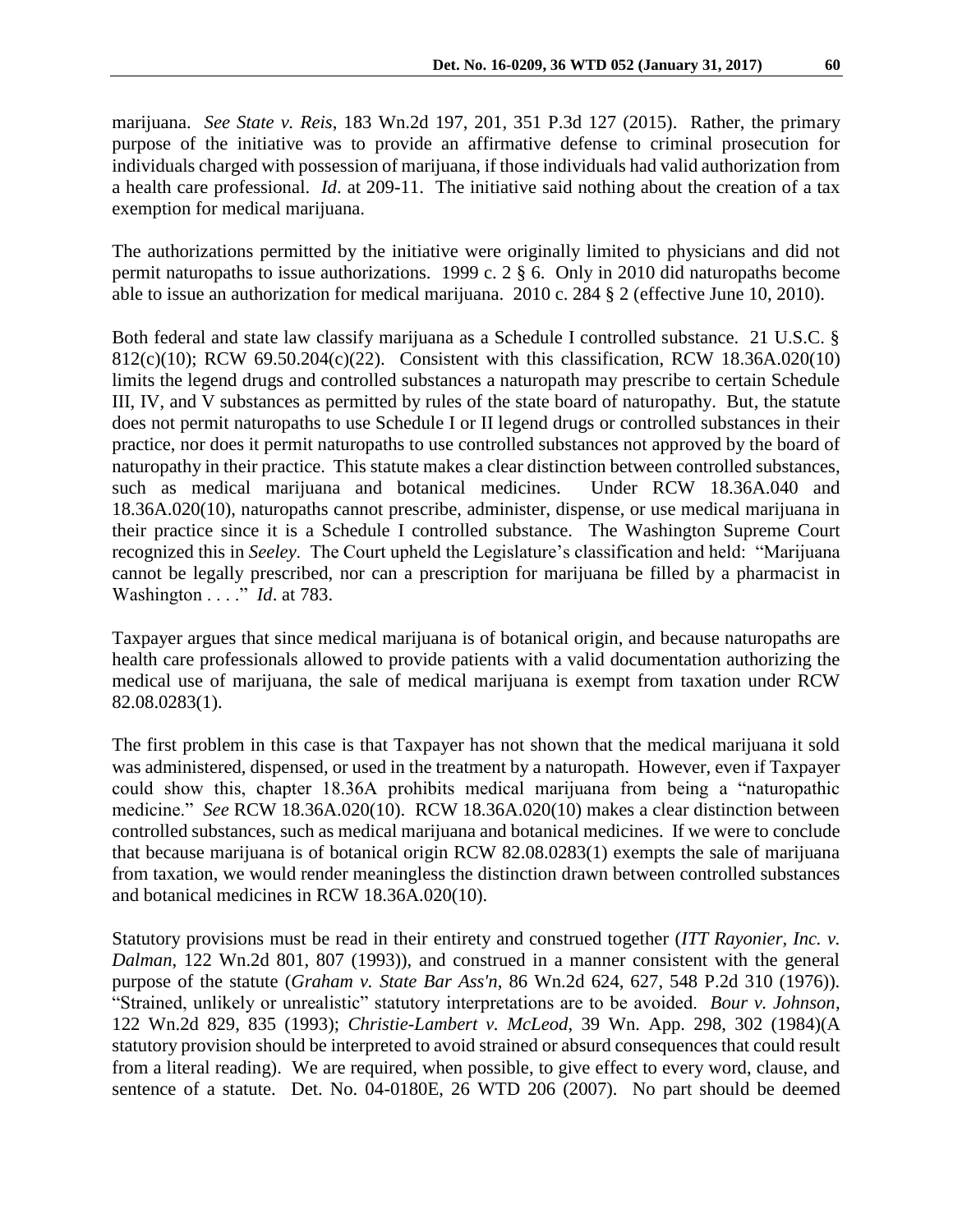inoperative or superfluous unless the result of obvious mistake or error. *Id*. (Citing *Cox v. Helenius*, 103 Wn.2d 383, 387-88 (1985)).

We conclude that the botanical medicines referred to in RCW 82.08.0283(1)(b) equate to the botanical medicines referenced in RCW 18.36A.020(10). RCW 82.08.0283(1)(b) specifically refers to items administered, dispensed, or used in the treatment by a naturopath under chapter 18.36A, and that chapter specifically limits the term "botanical medicines" to certain medicines, excluding most controlled substances. Medical marijuana has always been classified as a controlled substance, which is treated separately from the botanical medicines described in RCW 18.36A.020(10). Any other reading of RCW 82.08.0283(1) is contrary to the rules of statutory construction and interpretation outlined immediately above. We therefore conclude that Taxpayer's sales of marijuana are not exempt from retail sales tax under RCW 82.08.0283(1).

The 2015 legislation regarding medical marijuana only reinforces this interpretation. Laws of 2015, ch. 70, Section 17(7)(b). Section 17(7)(c) makes it clear that a naturopath cannot prescribe medical marijuana: "[a]n authorization is not a prescription as defined in RCW 69.50.101." Also, medical marijuana remains a Schedule 1 drug under the state's Controlled Substances Act after the Governor's veto of Sections 42 and 43. *See* Governor's veto message, Laws of 2015, ch. 70, p. 71-72.

The other 2015 legislation regarding medical marijuana, Laws of 2015, 2d Spec. Sess. ch 4, Sections 207 and 208, establishes an exemption from retail sales tax and use tax for sales of medical marijuana from July 1, 2015, until June 30, 2016 . . . . The intent section states that "[i]t is also imperative to distinguish that the authorization for medical use of marijuana is different from a valid prescription provided by a doctor to a patient." *Id*., Section 101(1)(b). The legislature added these exemptions as new sections of Chapters 82.08 and 82.12 RCW, respectively. *Id*., Sections 207 and 208. If collective garden sales of medical marijuana had been exempt under RCW 82.08.0283, the legislature would not have needed to add these sections further showing that there was no intent to previously exempt medical marijuana sales under RCW 82.08.0283. *See John H. Sellen Constr. Co. v. Dep't of Revenue*, 87 Wn.2d 878, 883, 558 P.2d 1342 (1976) ("[T]he legislature does not engage in unnecessary or meaningless acts, and we presume some significant purpose or objective in every legislative enactment.").

*5. Under RCW 82.32.070 and Rule 254, has Taxpayer shown that the Department assessed the tax in error?*

RCW 82.32.070 requires every person liable for payment of excise taxes to keep and preserve suitable records. Specifically, RCW 82.32.070(1) requires:

Every person liable for any fee or tax imposed by chapters 82.04 through 82.27 RCW shall keep and preserve, for a period of five years, suitable records as may be necessary to determine the amount of any tax for which he may be liable, which records shall include copies of all federal income tax and state tax returns and reports made by him. All his books, records and invoices shall be open for examination at any time by the department of revenue. . . .